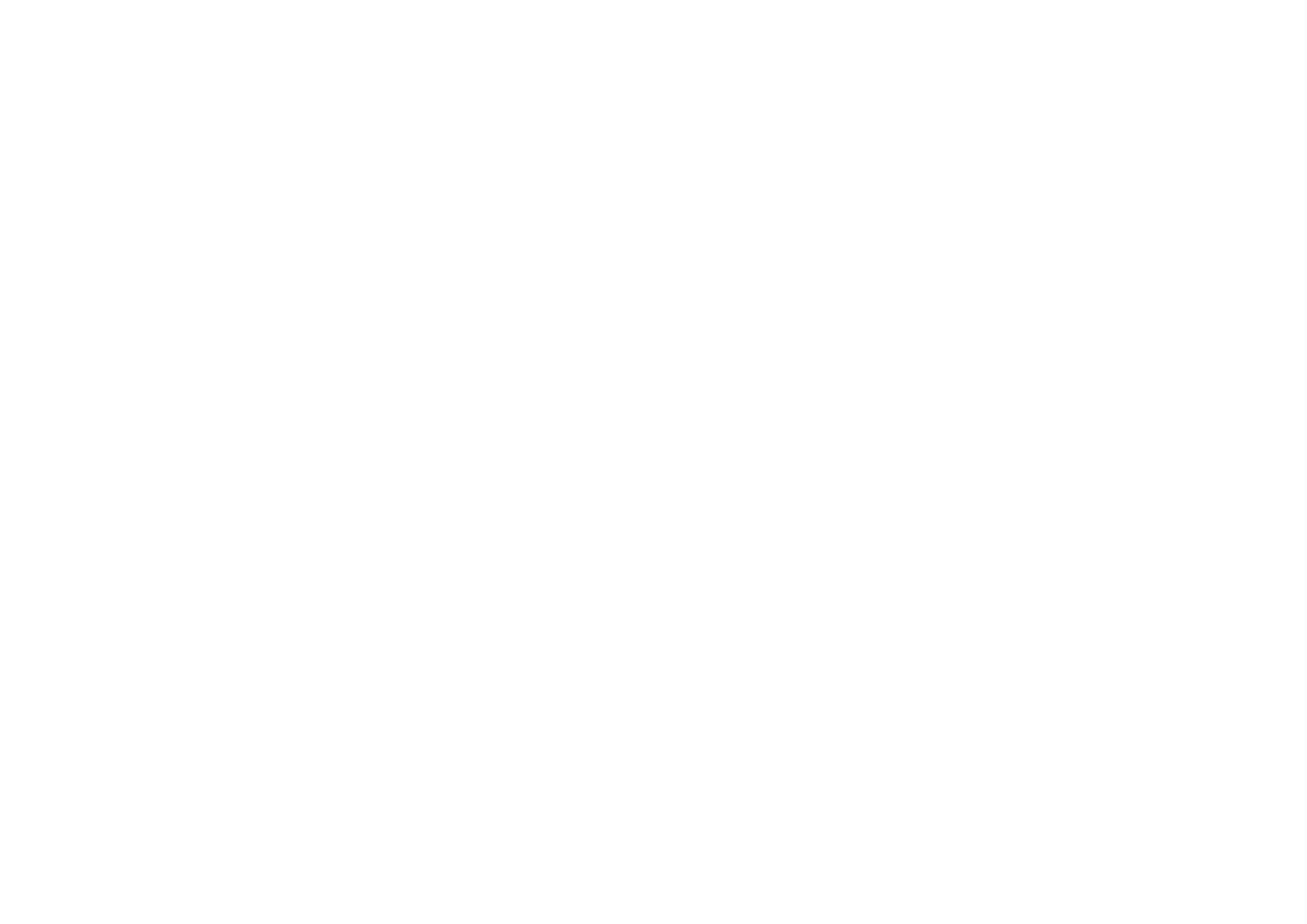| <b>Bolham Primary School History Progression Map</b><br><b>Upper Key Stage Two-years 5 and 6</b> |                                                                                                                                                                                                                                                           |                                                                                                                                                                                                                                                                                                                                                                                                                                                                                                                                                                                                                                                                                                      |  |  |  |
|--------------------------------------------------------------------------------------------------|-----------------------------------------------------------------------------------------------------------------------------------------------------------------------------------------------------------------------------------------------------------|------------------------------------------------------------------------------------------------------------------------------------------------------------------------------------------------------------------------------------------------------------------------------------------------------------------------------------------------------------------------------------------------------------------------------------------------------------------------------------------------------------------------------------------------------------------------------------------------------------------------------------------------------------------------------------------------------|--|--|--|
| <b>Historical Interpretations</b>                                                                | <b>KS2 History National Curriculum</b><br>Children should understand how our<br>knowledge of the past is constructed from<br>a range of sources.                                                                                                          | Children can:<br>find and analyse a wide range of evidence about the past;<br>$\mathbb{C}$<br>use a range of evidence to offer some clear reasons for different interpretations of events, linking this to<br>d.<br>factual understanding about the past;<br>consider different ways of checking the accuracy of interpretations of the past;<br>e<br>start to understand the difference between primary and secondary evidence and the impact of this on<br>reliability;<br>show an awareness of the concept of propaganda;<br>g<br>know that people in the past represent events or ideas in a way that may be to persuade others;<br>h.<br>begin to evaluate the usefulness of different sources. |  |  |  |
| <b>Historical Investigations</b>                                                                 | <b>KS2 History National Curriculum</b><br>Pupils should regularly address and<br>sometimes devise historically valid<br>questions about change, cause, similarity<br>and difference, and significance.                                                    | Children can:<br>recognise when they are using primary and secondary sources of information to investigate the past;<br>a<br>b<br>use a wide range of different evidence to collect evidence about the past, such as ceramics, pictures,<br>documents, printed sources, posters, online material, pictures, photographs, artefacts, historic statues,<br>figures, sculptures, historic sites;<br>select relevant sections of information to address historically valid questions and construct detailed,<br>C.<br>informed responses;<br>investigate their own lines of enquiry by posing historically valid questions to answer.<br>d.                                                              |  |  |  |
| <b>Chronological Understanding</b>                                                               | <b>KS2 History National Curriculum</b><br>Pupils should continue to develop a<br>chronologically secure knowledge and<br>understanding of British, local and world<br>history, establishing clear narratives within<br>and across the periods they study. | Children can:<br>order an increasing number of significant events, movements and dates on a timeline using dates<br>C.<br>accurately;<br>accurately use dates and terms to describe historical events;<br>$\mathsf{d}$<br>understand and describe in some detail the main changes to an aspect in a period in history;<br>$\mathop{\mathrm{e}}$<br>understand how some historical events/periods occurred concurrently in different locations, e.g. Indus<br>Valley and Ancient Egypt.                                                                                                                                                                                                               |  |  |  |
| <b>Knowledge and</b><br>understanding of events,<br>people and change in the<br>past             | <b>KS2 History National Curriculum</b><br>Children should note connections, contrasts<br>and trends over time.                                                                                                                                            | Children can:<br>identify and note connections, contrasts and trends over time in the everyday lives of people;<br>use appropriate historical terms such as culture, religious, social, economic and political when describing<br>$\mathbf{g}$<br>the past;<br>examine causes and results of great events and the impact these had on people;<br>h.<br>describe the key features of the past, including attitudes, beliefs and the everyday lives of men, women<br>and children.                                                                                                                                                                                                                     |  |  |  |